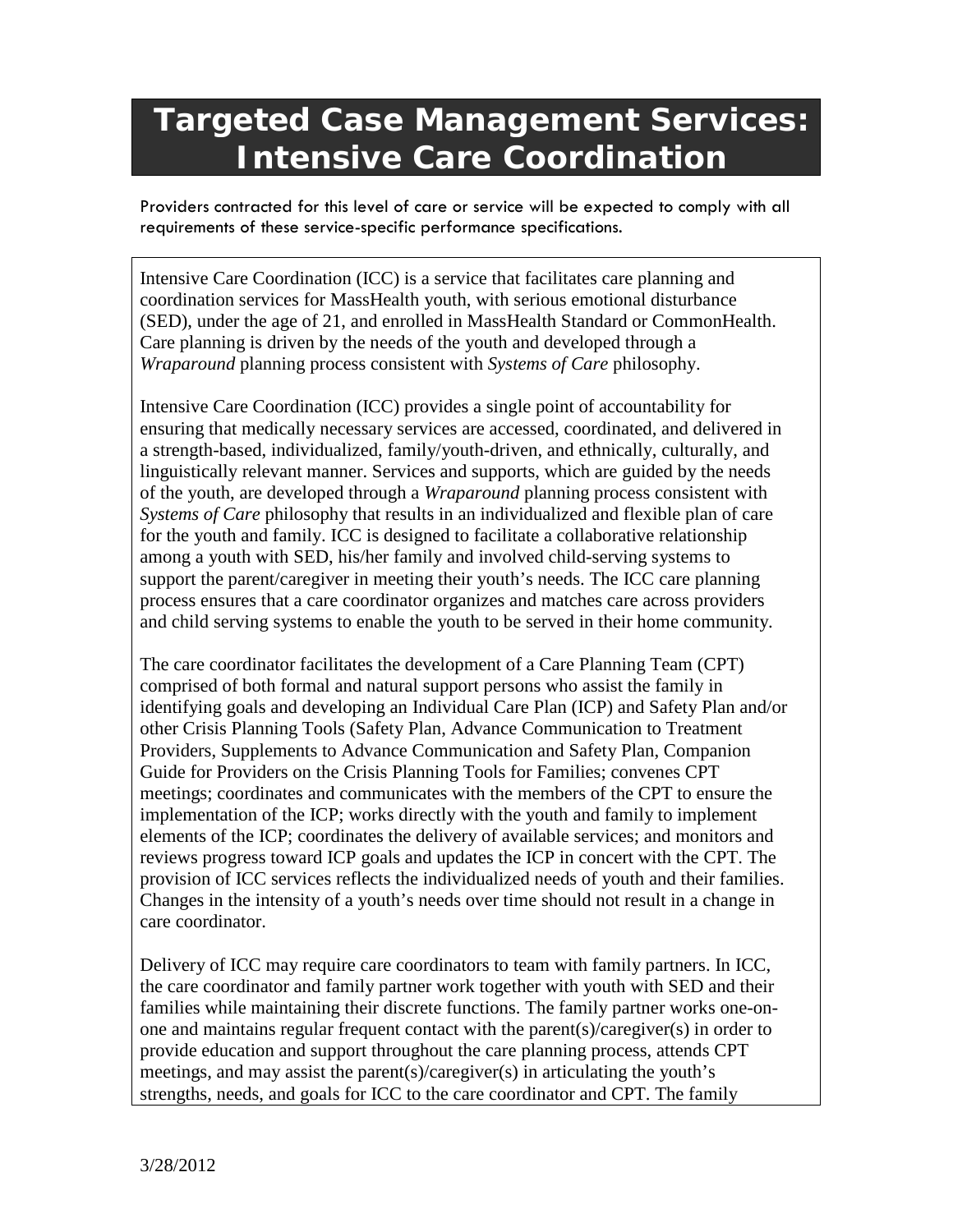partner educates parents/caregivers about how to effectively navigate the child-serving systems for themselves and about the existence of informal/community resources available to them; and facilitates the caregiver's access to these resources.

ICC is defined as follows:

 **Assessment**: The care coordinator facilitates the development of the Care Planning Team (CPT), who utilize multiple tools, including a strength-based assessment inclusive of the Child and Adolescent Needs and Strengths (CANS-MA version), in conjunction with a comprehensive assessment and other clinical information to organize and guide the development of an Individual Care Plan (ICP) and a Safety Plan and/or other Crisis Planning Tools (Safety Plan, Advance Communication to Treatment Providers, Supplements to Advance Communication and Safety Plan, Companion Guide for Providers on the Crisis Planning Tools for Families. The CPT is a source for information needed to form a complete assessment of the youth and family. The CPT includes, as appropriate, both formal supports, such as the care coordinator, providers, case managers from child-serving state agencies, and natural supports, such as family members, neighbors, friends, and clergy. Assessment activities include without limitation the care coordinator

- assisting the family to identify appropriate members of the CPT;
- facilitating the CPT to identify strengths and needs of the youth and family in meeting their needs; and
- collecting background information and plans from other agencies.

The assessment process determines the needs of the youth for any medical, educational, social, therapeutic, or other services. Further assessments will be provided as medically necessary.

 **Development of an Individual Care Plan**: Using the information collected through an assessment, the care coordinator convenes and facilitates the CPT meetings and the CPT develops a child- and family-centered Individual Care Plan (ICP) that specifies the goals and actions to address the medical, educational, social, therapeutic, or other services needed by the youth and family. The care coordinator works directly with the youth, the family (or the authorized healthcare decision maker), and others to identify strengths and needs of the youth and family, and to develop a plan for meeting those needs and goals with concrete interventions and strategies, and identified responsible persons.

**Referral and related activities**: Using the ICP, the care coordinator

- convenes the CPT which develops the ICP;
- works directly with the youth and family to implement elements of the ICP;
- prepares, monitors, and modifies the ICP in concert with the CPT;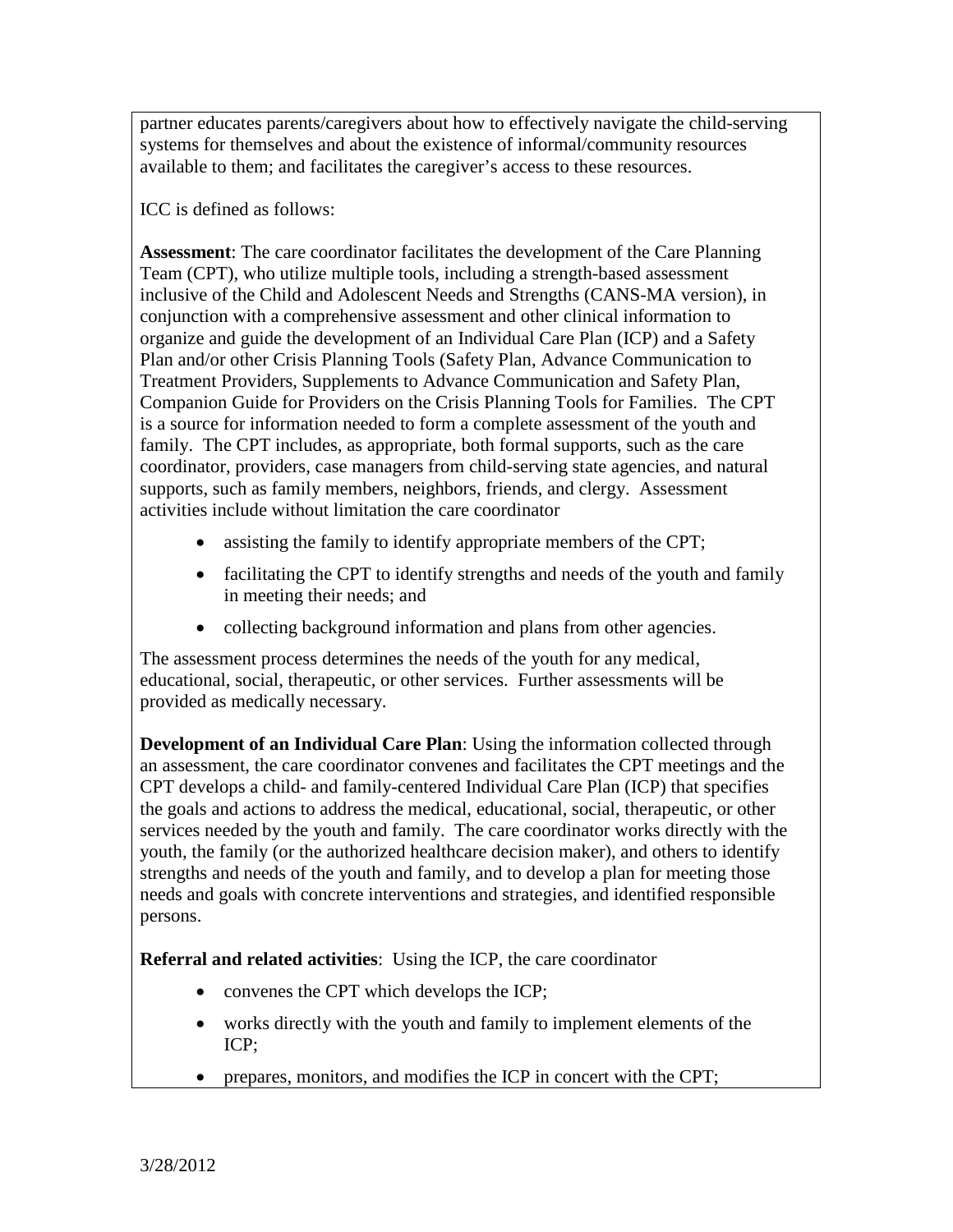- will identify, actively assist the youth and family to obtain, and monitor the delivery of available services including medical, educational, social, therapeutic, or other services;
- develops with the CPT a transition plan when the youth has achieved goals of the ICP; and
- collaborates with the other service providers and state agencies (if involved) on the behalf of the youth and family.

 **Monitoring and follow-up activities**: The care coordinator will facilitate reviews of the ICP, convening the CPT as needed to update the plan of care to reflect the changing needs of the youth and family. The care coordinator working with the CPT perform such reviews and include

- whether services are being provided in accordance with the ICP;
- whether services in the ICP are adequate; and
- whether these are changes in the needs or status of the youth and if so, adjusting the plan of care as necessary.

## **Components of Service**

| 1. ICC services are delivered by a service provider that is<br>contracted as a CSA.                                                                                                        |
|--------------------------------------------------------------------------------------------------------------------------------------------------------------------------------------------|
| 2. ICC services must be delivered by a provider with<br>demonstrated infrastructure to support and ensure                                                                                  |
| a. Quality Management / Assurance                                                                                                                                                          |
| b. Utilization Management                                                                                                                                                                  |
| c. Electronic Data Collection / IT                                                                                                                                                         |
| d. Clinical and Psychiatric Expertise                                                                                                                                                      |
| e. Cultural and Linguistic Competence.                                                                                                                                                     |
| 3. ICC services include, but are not limited to:                                                                                                                                           |
| a. A comprehensive home-based assessment inclusive of<br>the CANS and other tools as determined necessary that<br>occurs in the youth's home or another location of the<br>family's choice |
| b. Family-driven identification of appropriate members of<br>the CPT                                                                                                                       |
| c. Development and implementation of a youth- and<br>family-centered ICP in collaboration with the family<br>and collaterals                                                               |
| d. Development of one or more Crisis Planning Tools                                                                                                                                        |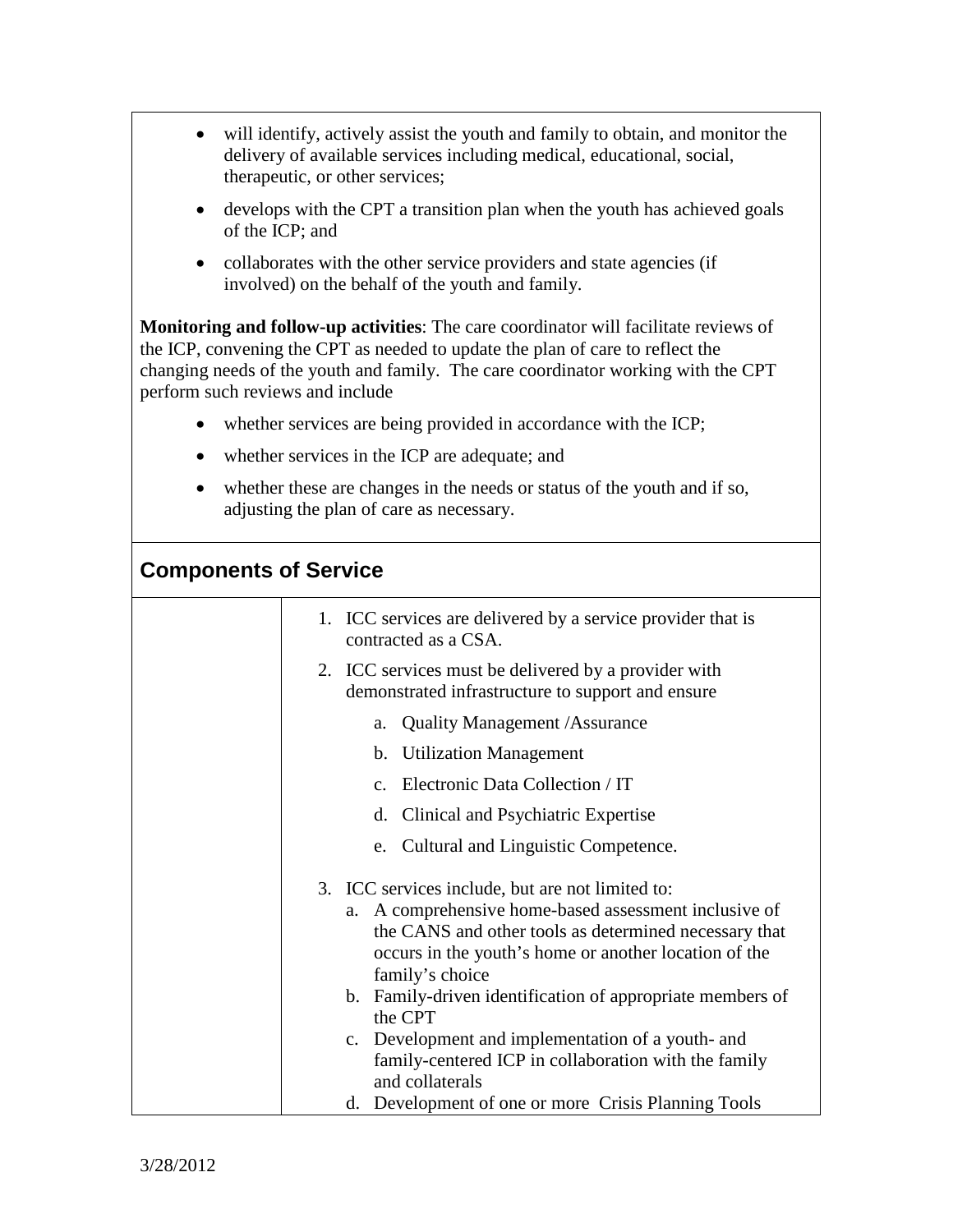|  | (Safety Plan, Advance Communication to Treatment<br>Providers, Supplements to Advance Communication                                                                                                                                                                                                                                                                                                                                                                                                                                 |
|--|-------------------------------------------------------------------------------------------------------------------------------------------------------------------------------------------------------------------------------------------------------------------------------------------------------------------------------------------------------------------------------------------------------------------------------------------------------------------------------------------------------------------------------------|
|  | and Safety Plan, Companion Guide for Providers on                                                                                                                                                                                                                                                                                                                                                                                                                                                                                   |
|  | the Crisis Planning Tools for Families in collaboration                                                                                                                                                                                                                                                                                                                                                                                                                                                                             |
|  | with the family and collaterals<br>e. Regular contact by the care coordinator with the                                                                                                                                                                                                                                                                                                                                                                                                                                              |
|  | family, youth (where appropriate) and other relevant                                                                                                                                                                                                                                                                                                                                                                                                                                                                                |
|  | persons in the youth's life (collaterals)                                                                                                                                                                                                                                                                                                                                                                                                                                                                                           |
|  | f.<br><b>Facilitation of CPT meetings</b>                                                                                                                                                                                                                                                                                                                                                                                                                                                                                           |
|  | Face-to-face contact with the youth and family, as<br>g.<br>determined by the youth and family and members of<br>the CPT                                                                                                                                                                                                                                                                                                                                                                                                            |
|  | h. Referrals and linkages to appropriate services along the<br>continuum of care                                                                                                                                                                                                                                                                                                                                                                                                                                                    |
|  | Identification and development of natural supports<br>i.                                                                                                                                                                                                                                                                                                                                                                                                                                                                            |
|  | Assistance with system navigation<br>j.                                                                                                                                                                                                                                                                                                                                                                                                                                                                                             |
|  | k. Family education, advocacy, and support<br>Monitoring, reviewing, and updating the ICP to reflect<br>$\mathbf{l}$ .                                                                                                                                                                                                                                                                                                                                                                                                              |
|  | the changing needs of the youth and family                                                                                                                                                                                                                                                                                                                                                                                                                                                                                          |
|  | m. Psychiatric consultation to the care coordinator                                                                                                                                                                                                                                                                                                                                                                                                                                                                                 |
|  | regarding the youth's behavioral health treatment needs                                                                                                                                                                                                                                                                                                                                                                                                                                                                             |
|  | 4. The ICC provider must be available by phone and staff on-<br>call pagers to monitor the need for ESP/Mobile Crisis<br>Intervention services and assist with access to those<br>services for the youth and their families 24 hours a day,<br>365 days a year. An answering machine or answering<br>service directing callers to call 911 or the ESP, or to go to<br>a hospital emergency department (ED), is not acceptable.                                                                                                      |
|  | 5. The ICC provider offers and delivers services in the                                                                                                                                                                                                                                                                                                                                                                                                                                                                             |
|  | youth's home or community and participates in CPT<br>meetings and other activities in schools, day care, foster<br>homes, and other community settings.                                                                                                                                                                                                                                                                                                                                                                             |
|  | 6. With required consent, when the ICC provider is<br>responsible for scheduling the meeting, CPT meetings are<br>scheduled at a time and location when at least one family<br>member can be available to attend in person. The ICC<br>provider will not convene CPT meetings with collaterals<br>without the youth, parent/guardian/caregiver unless the<br>youth and/or parent/guardian/caregiver agree to the CPT<br>meeting occurring. ICC providers will encourage other<br>providers to arrange meetings in a similar manner. |
|  |                                                                                                                                                                                                                                                                                                                                                                                                                                                                                                                                     |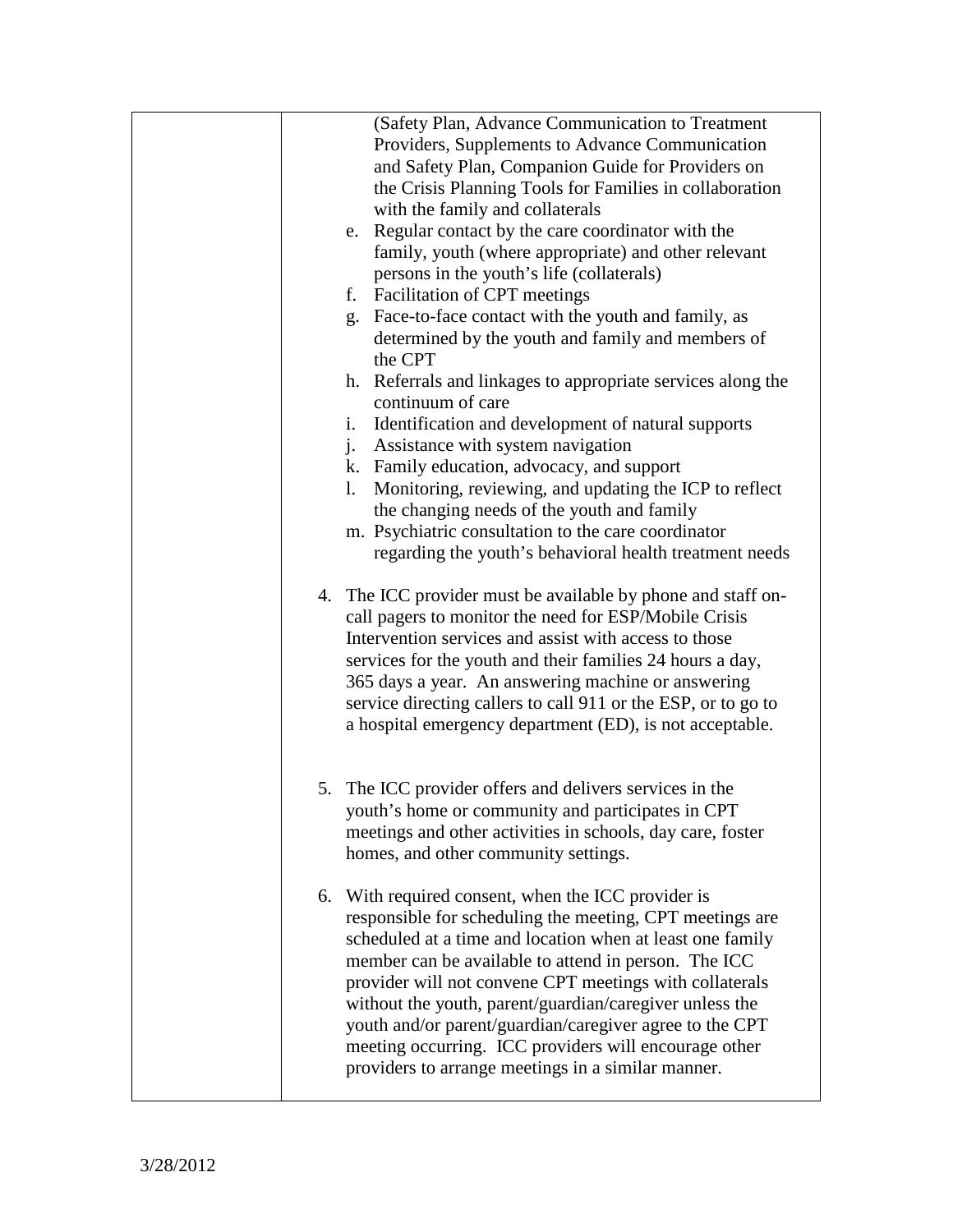|                              | 7. ICC is delivered in a manner that is consistent with<br>Systems of Care philosophy and Wraparound planning<br>principles and adheres to the four phases of Wraparound.                                                                                                                                                                                                                                                                                                                                                                                                                                                                                                                                                                                                                                                                                                                                                                                  |
|------------------------------|------------------------------------------------------------------------------------------------------------------------------------------------------------------------------------------------------------------------------------------------------------------------------------------------------------------------------------------------------------------------------------------------------------------------------------------------------------------------------------------------------------------------------------------------------------------------------------------------------------------------------------------------------------------------------------------------------------------------------------------------------------------------------------------------------------------------------------------------------------------------------------------------------------------------------------------------------------|
|                              | 8. The ICC provider addresses a variety of complex treatment<br>and system issues. The care coordinator is skilled in<br>providing education and planning regarding treatment<br>access and service needs, parenting skills, conflict<br>resolution, mediation, risk management/safety planning<br>and intervention, and family advocacy and support.                                                                                                                                                                                                                                                                                                                                                                                                                                                                                                                                                                                                      |
|                              | 9. The ICC provider assists the youth to access medical,<br>educational, social, therapeutic, and other services<br>identified in his/her ICP, and is responsible for developing<br>a plan to initiate and guide those service interventions.                                                                                                                                                                                                                                                                                                                                                                                                                                                                                                                                                                                                                                                                                                              |
| <b>Staffing Requirements</b> |                                                                                                                                                                                                                                                                                                                                                                                                                                                                                                                                                                                                                                                                                                                                                                                                                                                                                                                                                            |
|                              | 1. The ICC provider is staffed with care coordinators who<br>have successfully completed skill- and competency-based<br>training in the delivery of ICC consistent with Systems of<br>Care philosophy and the Wraparound planning process<br>and have experience working with youth with SED and<br>their families.                                                                                                                                                                                                                                                                                                                                                                                                                                                                                                                                                                                                                                        |
|                              | 2. The ICC provider employs both bachelor's level and<br>master's level care coordinators who work with a range of<br>youth and their families who present with varying degrees<br>of complexity and needs.                                                                                                                                                                                                                                                                                                                                                                                                                                                                                                                                                                                                                                                                                                                                                |
|                              | 3. The ICC provider ensures adequate staffing of care<br>coordinators with master's degree in a mental health field<br>(including, but not restricted to, counseling, family<br>therapy, social work, psychology, etc.) from an accredited<br>college or university and of care coordinators with<br>bachelor's degree in a human services field from an<br>accredited academic institution and one year of relevant<br>experience working with families or youth, if the<br>bachelor's degree is not in a human services field,<br>additional life or work experience may be considered in<br>place of the human services degree, or care coordinators<br>with an associate's degree or high school diploma and a<br>minimum of five (5) years of experience working with the<br>target population; experience in navigating any of the<br>child/family-serving systems; and experience advocating<br>for family members who are involved with behavioral |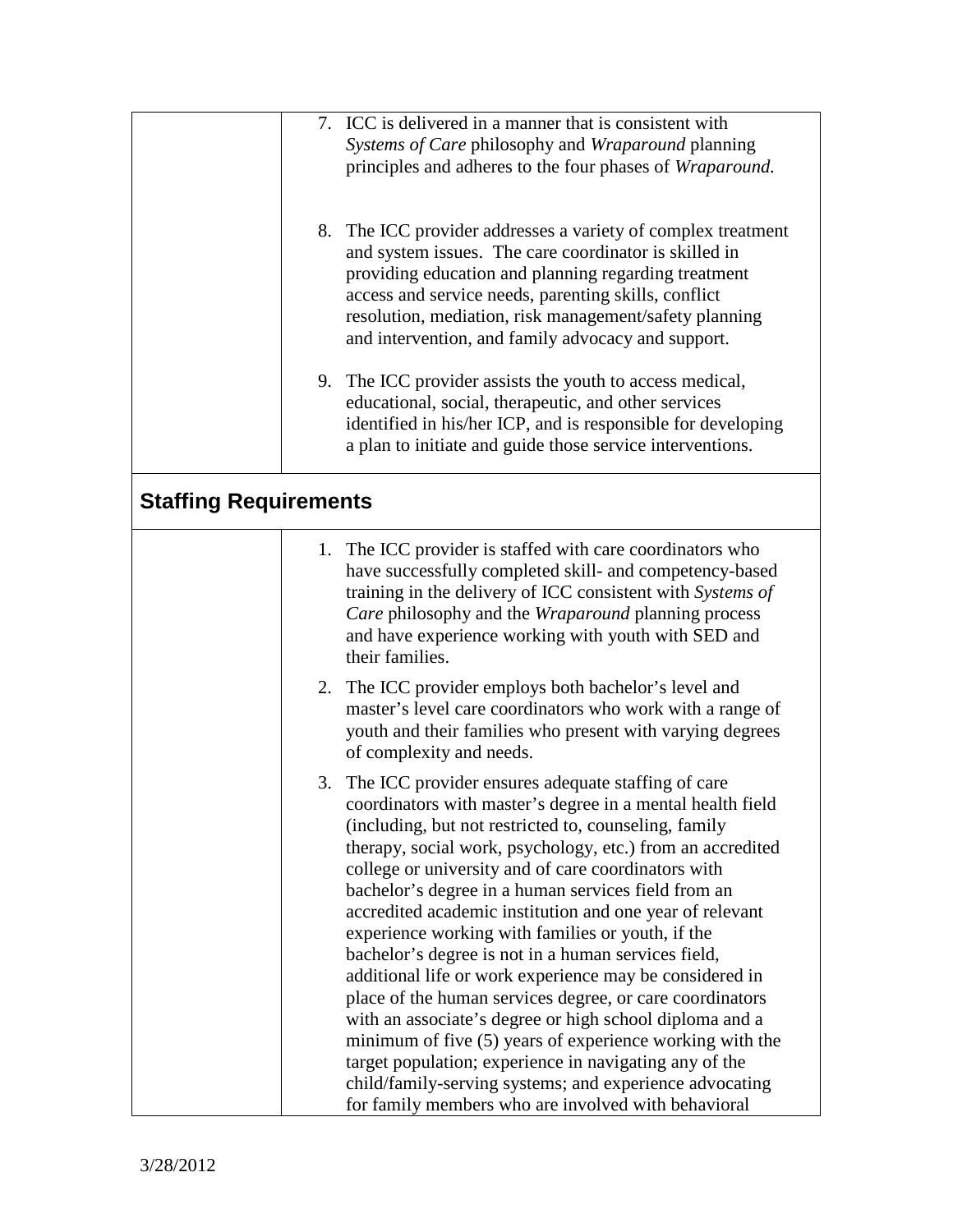| health systems.                                                                                                                                                                                                                                                                                                                                                                                         |
|---------------------------------------------------------------------------------------------------------------------------------------------------------------------------------------------------------------------------------------------------------------------------------------------------------------------------------------------------------------------------------------------------------|
| 4. The ICC provider is responsible for ensuring that the<br>number of youth assigned to each care coordinator (youth<br>to care coordinator ratio) allows for the care coordinator to<br>appropriately and effectively provide the ICC services<br>each youth requires.                                                                                                                                 |
| 5. The ICC provider ensures that a master's level senior care<br>coordinator provides adequate supervision to each care<br>coordinator on a weekly basis. All care coordinators must<br>participate in weekly supervision with a clinician licensed<br>at the independent practice level.                                                                                                               |
| 6. The ICC provider ensures that a board-certified or board-<br>eligible child psychiatrist or a child-trained Psychiatric<br>Nurse Mental Health Clinical Specialist is available during<br>normal business hours to provide consultation services to<br>the care coordinator. The psychiatric clinician is available<br>to provide phone or face-to-face consultation within one<br>day of a request. |
| 7. The ICC provider participates in, and successfully<br>completes, all required training.                                                                                                                                                                                                                                                                                                              |
| 8. The ICC provider ensures that all senior care coordinators<br>complete the state required training program for ICC and<br>have successfully completed skill- and competency-based<br>training to supervise care coordinators.                                                                                                                                                                        |
| 9. The ICC provider ensures that all care coordinators<br>complete the state required training program for ICC and<br>have successfully completed skill- and competency-based<br>training to provide ICC services.                                                                                                                                                                                      |
| 10. The ICC provider's training program for all care<br>coordinators, upon employment and annually thereafter,<br>minimally includes the following:                                                                                                                                                                                                                                                     |
| a) Systems of Care philosophy<br>b) Family systems<br>c) Peer support<br>d) Partnering with parents/guardians/caregivers<br>e) Child and adolescent development<br>Related core clinical issues/topics<br>f)                                                                                                                                                                                            |
| g) Overview of the clinical and psychosocial needs of<br>the target population<br>Available community mental health and substance-<br>h)<br>specific services within their natural service area,<br>the levels of care, and relevant laws and regulations                                                                                                                                               |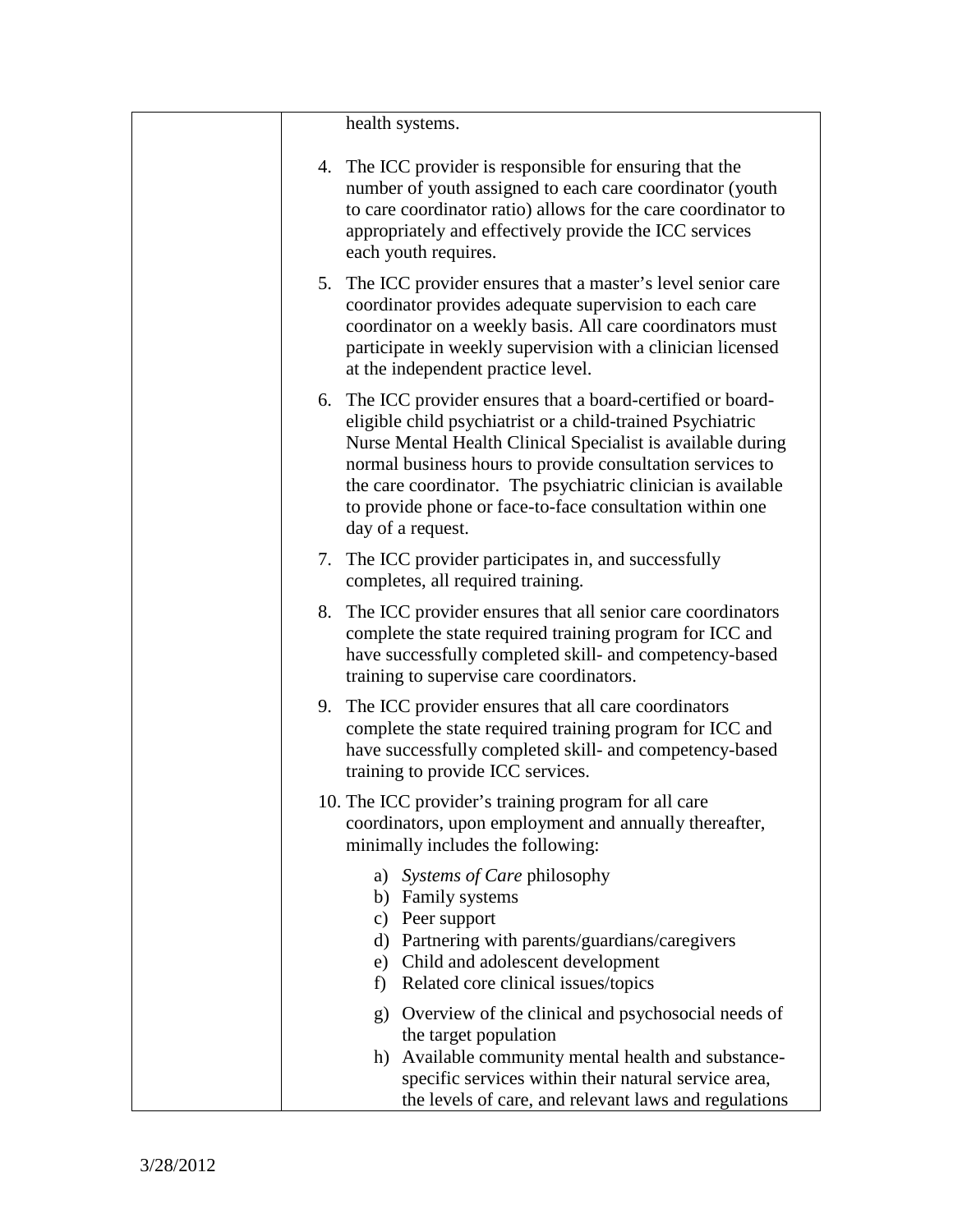| i) The four phases of <i>Wraparound</i> and the 10                                                                |
|-------------------------------------------------------------------------------------------------------------------|
| principles of Wraparound                                                                                          |
| Ethnic, cultural, and linguistic considerations of the<br>i)                                                      |
| community                                                                                                         |
| k) Community resources and services                                                                               |
| 1) Family-centered practice                                                                                       |
| m) Behavior management coaching                                                                                   |
| n) Mandated Reporting                                                                                             |
| o) Social skills training                                                                                         |
| p) Psychotropic medications and possible side effects                                                             |
| q) Risk management/safety plans                                                                                   |
| r) Family driven crisis planning/management                                                                       |
| s) Introduction to child-serving systems and processes                                                            |
| (DCF, DYS, DMH, DESE, etc.)                                                                                       |
| t) Basic IEP and special education information                                                                    |
| u) Managed Care Entities' performance specifications                                                              |
| and medical necessity criteria                                                                                    |
| v) Child/adolescent development including sexuality                                                               |
| w) Conflict resolution                                                                                            |
| <b>Service, Community, and Collateral Linkages</b>                                                                |
| 1. The ICC care coordinator facilitates the development of a                                                      |
| CPT that is comprised of formal and natural supports of                                                           |
| the youth and /or family's preference. The CPT includes,                                                          |
| as appropriate, but is not limited to, the youth and family,                                                      |
| the care coordinator, the Caregiver Peer to Peer Support                                                          |
| staff, therapist, school personnel, relatives, primary care                                                       |
| physician or clinician, clergy, other professionals                                                               |
| providing services, state agency representatives, juvenile                                                        |
| justice representatives, and others identified by the family.                                                     |
| For youth enrolled in ICC who are in foster care or kinship                                                       |
| care settings, the ICC provider works with DCF to                                                                 |
| determine the appropriateness of engaging the biological                                                          |
| family in the ICC CPT based on the DCF permanency                                                                 |
| plan.                                                                                                             |
|                                                                                                                   |
| The youth is a core member and an integral part of the<br>2.                                                      |
| CPT. The youth is invited and supported to participate in                                                         |
| every CPT in an age appropriate manner. The ICC                                                                   |
| provider ensures the youth's participation to the greatest                                                        |
| extent possible in developing and setting goals for ICC.                                                          |
|                                                                                                                   |
| 3. Using the information collected through the home-based                                                         |
| assessment inclusive of the CANS, the care coordinator                                                            |
|                                                                                                                   |
| convenes and facilitates the CPT, which develops a youth-<br>and family-centered ICP that specifies the goals and |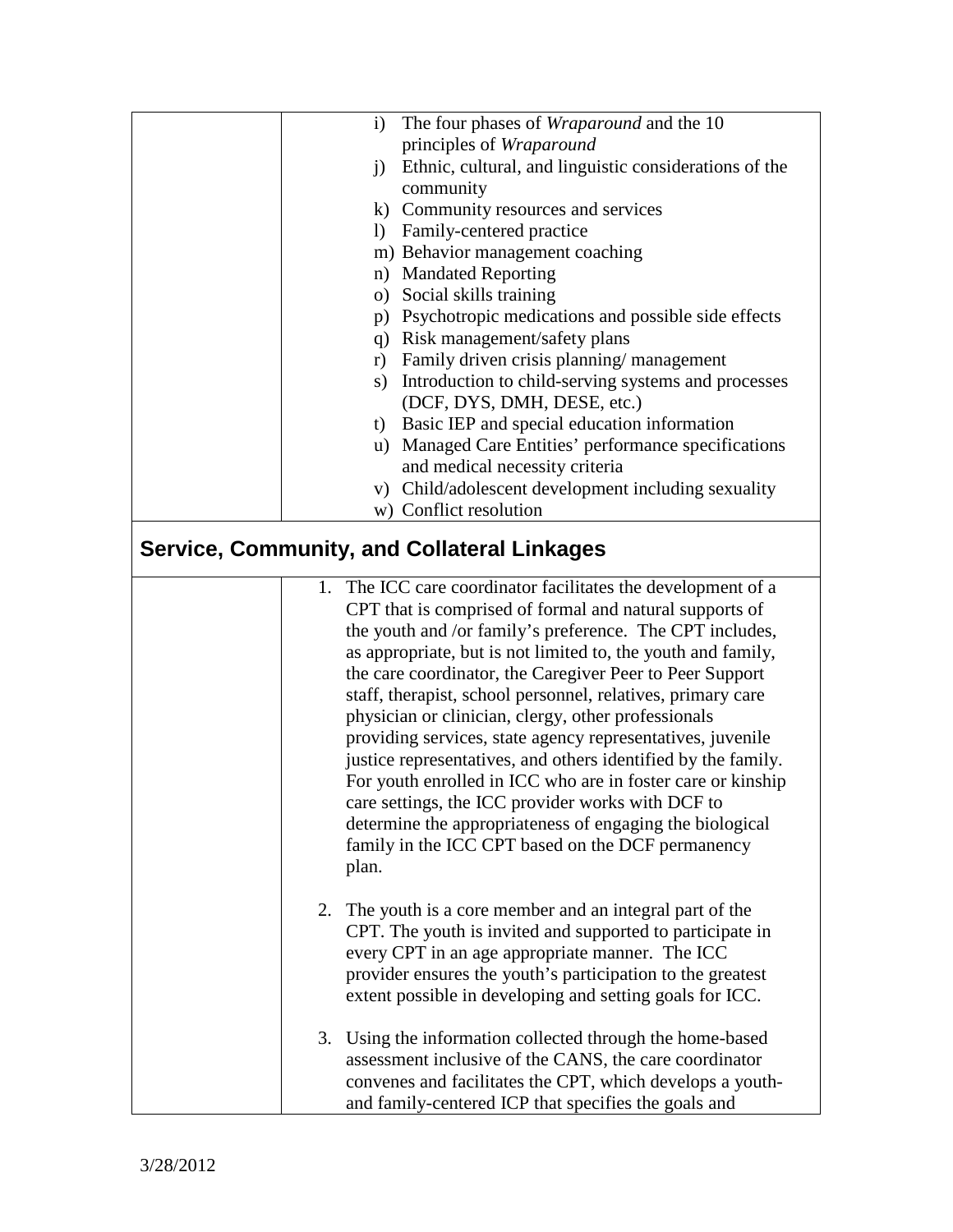|  | actions to address the medical, social, therapeutic,<br>educational, and other needs of the youth. As part of the<br>care planning process, the care coordinator works directly<br>with the youth, the family and others to identify the<br>strengths, needs, and strategies of the youth and family in<br>meeting their needs.                                                                                                                                                                                                                                                                                                                                                                                                                        |
|--|--------------------------------------------------------------------------------------------------------------------------------------------------------------------------------------------------------------------------------------------------------------------------------------------------------------------------------------------------------------------------------------------------------------------------------------------------------------------------------------------------------------------------------------------------------------------------------------------------------------------------------------------------------------------------------------------------------------------------------------------------------|
|  | 4. With consent, if required under applicable law, the care<br>coordinator communicates and collaborates with other<br>necessary individuals involved with the youth and his/her<br>family, such as behavioral health providers including<br>outpatient/In-Home Therapy Services staff, DCF, DMH,<br>DYS, and DDS workers, probation officers, guardians ad<br>litem, attorneys and advocates, teachers, special education<br>administrators, primary care physicians and other<br>physicians, and others. The care coordinator frequently<br>contacts these collaterals by telephone, invites them with<br>adequate notice to CPT meetings and, with consent, if<br>required under applicable law, provides them with copies<br>of the completed ICP. |
|  | 5. The care coordinator assists the family in identifying and<br>including formal and natural supports and community-<br>based agencies, services, and organizations, such as after-<br>school programs, Big Brother/Sister, clergy, neighbors,<br>and cultural organizations, in the care planning process.<br>The care coordinator frequently contacts these key people<br>by telephone and invites them to CPT meetings and with<br>consent, provides them with copies of the completed ICP.                                                                                                                                                                                                                                                        |
|  | 6. The ICC provider maintains linkages and a working<br>relationship with local providers of all services in their<br>service area in order to facilitate referrals from these<br>providers and to ensure care is properly coordinated for<br>youth and families served by both ICC and these<br>providers.                                                                                                                                                                                                                                                                                                                                                                                                                                            |
|  | 7. The ICC provider maintains linkages and working<br>relationships with the local ESP/Mobile Crisis Intervention<br>provider in their service area in order to facilitate referrals<br>from the Mobile Crisis Intervention provider and to ensure<br>care is properly coordinated for youth and families served<br>by ICC and ESP/ Mobile Crisis Intervention. With<br>consent from the parent/guardian/caregiver, if required,<br>when a youth and family involved in ICC is in need of<br>intervention from ESP/Mobile Crisis Intervention, as                                                                                                                                                                                                      |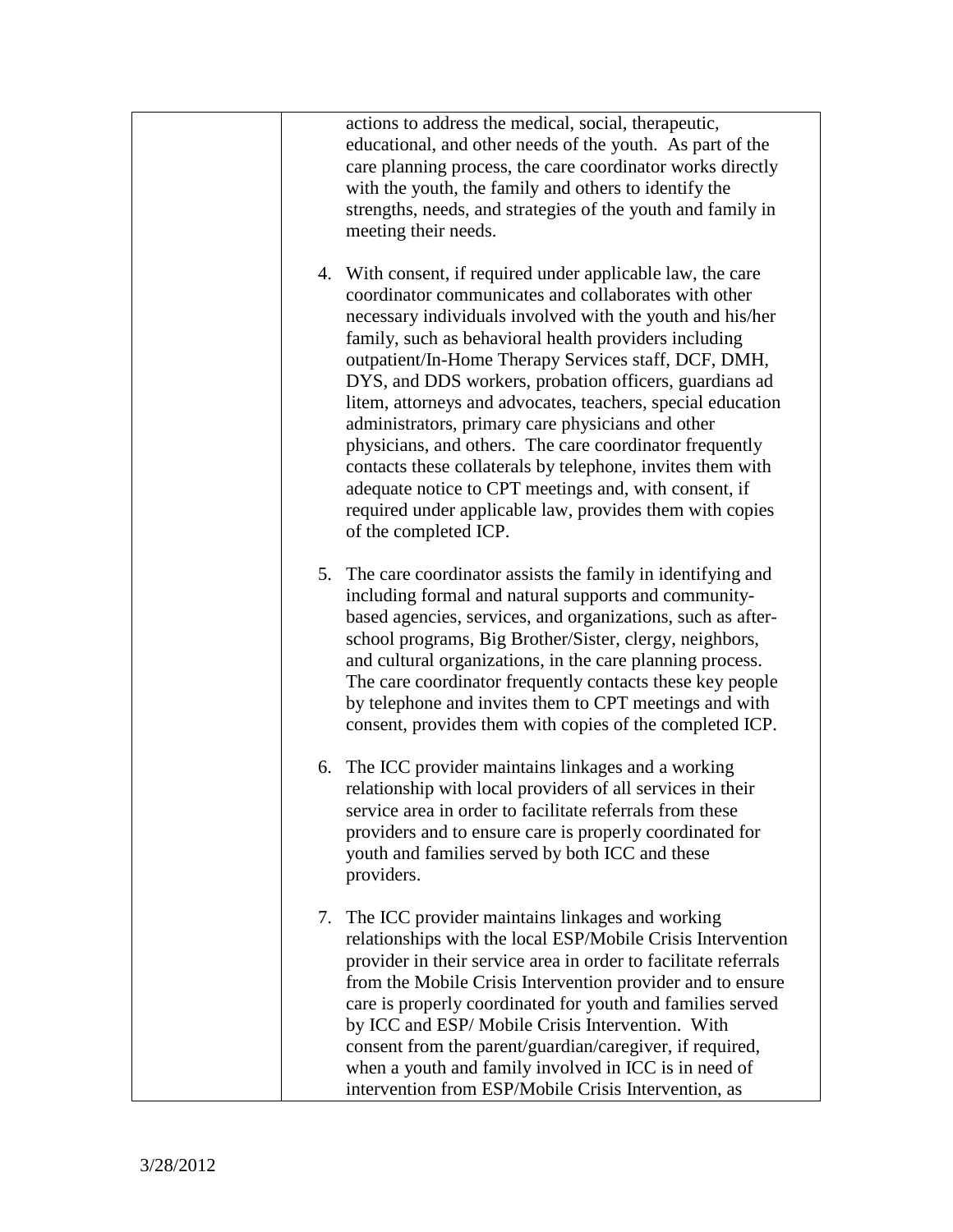|                                |  | determined by the ICC provider, family and the ESP                                                                           |
|--------------------------------|--|------------------------------------------------------------------------------------------------------------------------------|
|                                |  | provider, the care coordinator is in contact with the                                                                        |
|                                |  | ESP/Mobile Crisis Intervention staff at the time of referral<br>(or if not, the referral source immediately upon learning of |
|                                |  | referral to ESP/Mobile Crisis Intervention) to provide                                                                       |
|                                |  | relevant information, assistance, and recommendation for                                                                     |
|                                |  | how ESP can best intervene to the ESP/Mobile Crisis                                                                          |
|                                |  | Intervention staff.                                                                                                          |
|                                |  | 8. The ICC provider maintains linkages and working                                                                           |
|                                |  | relationships with the local Crisis Stabilization provider in                                                                |
|                                |  | their service area in order to facilitate referrals from the<br>Crisis Stabilization provider and to ensure care is properly |
|                                |  | coordinated for youth and families served by both ICC and                                                                    |
|                                |  | Crisis Stabilization.                                                                                                        |
|                                |  | 9. With consent, if a youth is admitted to a 24-hour                                                                         |
|                                |  | behavioral health level of care (e.g., Crisis Stabilization,                                                                 |
|                                |  | inpatient hospital, CBAT, PHP), the care coordinator<br>contacts the facility at the time of referral and provides           |
|                                |  | preliminary treatment recommendations to initiate and                                                                        |
|                                |  | guide treatment, and schedules a CPT meeting at the                                                                          |
|                                |  | facility within two (2) days for care coordination and<br>disposition planning. The CPT meeting includes the                 |
|                                |  | participation of the family and facility staff. The ICC                                                                      |
|                                |  | provider and facility staff communicates and collaborate                                                                     |
|                                |  | on a youth's treatment throughout his/her admission to<br>develop, in concert with the family, a disposition plan that       |
|                                |  | is consistent with his/her ICP. With consent, if required by                                                                 |
|                                |  | applicable law, the care coordinator is required to                                                                          |
|                                |  | participate in all meetings that occur during the youth's                                                                    |
|                                |  | tenure in the facility as appropriate.                                                                                       |
| <b>Quality Management (QM)</b> |  |                                                                                                                              |
|                                |  | 1. The ICC provider participates in all network management,                                                                  |
|                                |  | utilization management, and quality management<br>initiatives and meetings.                                                  |
|                                |  | 2. The ICC provider participates in all fidelity-monitoring                                                                  |
|                                |  | activities required by EOHHS and the payers.                                                                                 |
| <b>Process Specifications</b>  |  |                                                                                                                              |
|                                |  |                                                                                                                              |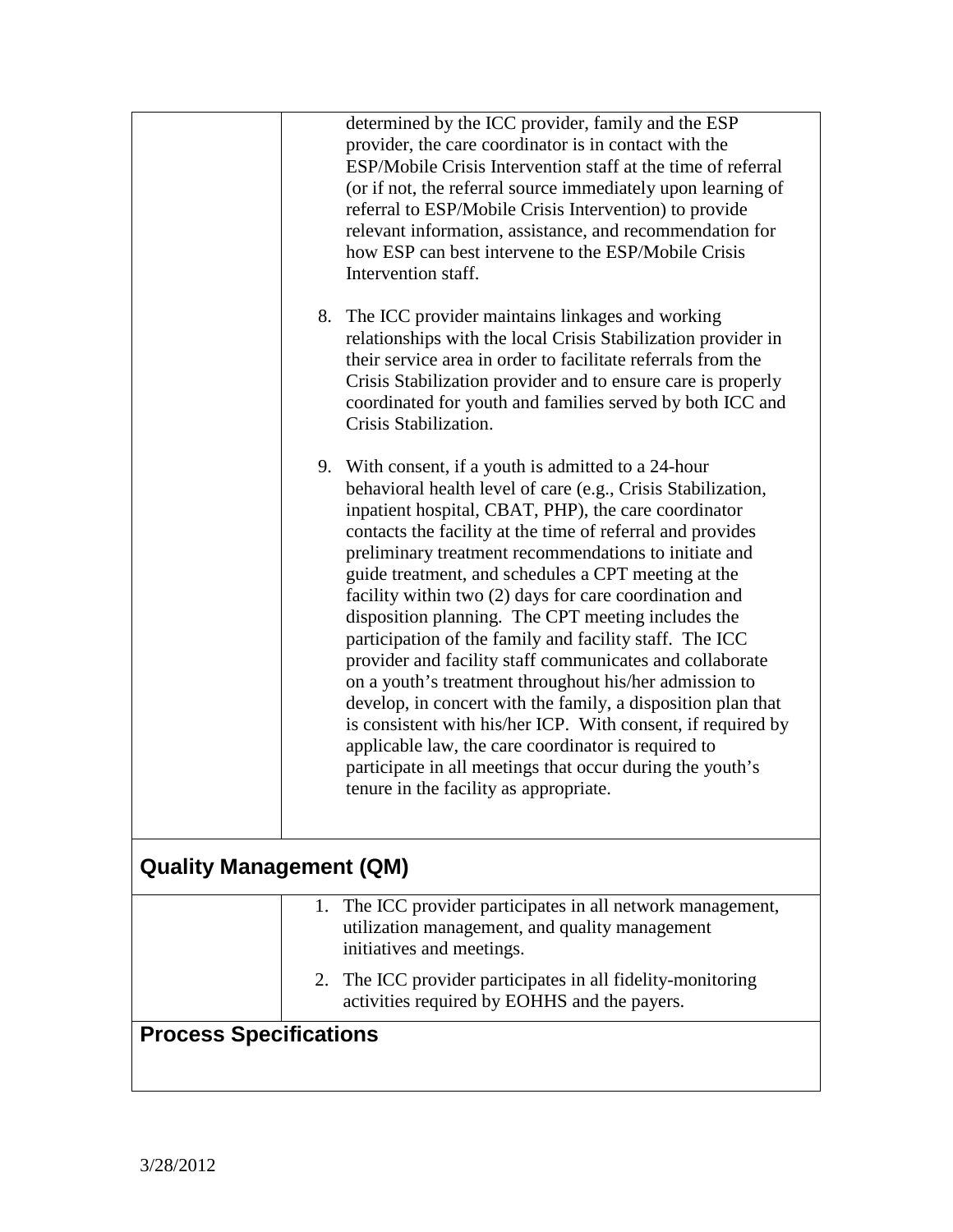|                                                                 |    | 1. The ICC provider will adhere to a standard Operations<br>Manual (and all subsequent revisions), that includes<br>requirements related to successful completion of skill- and<br>competency-based training, care management provision<br>and supervision requirements, care planning requirements,<br>including a process for resolving disputes between team<br>members, reporting of adverse incidents, and consent<br>requirements. The Operations Manual will incorporate<br>statewide interagency agreements concerning the role and<br>responsibilities of representatives of each child-serving<br>agency. |
|-----------------------------------------------------------------|----|---------------------------------------------------------------------------------------------------------------------------------------------------------------------------------------------------------------------------------------------------------------------------------------------------------------------------------------------------------------------------------------------------------------------------------------------------------------------------------------------------------------------------------------------------------------------------------------------------------------------|
|                                                                 |    | 2. The ICC provider must comply with all requirements and<br>standards in the ICC Operations Manual                                                                                                                                                                                                                                                                                                                                                                                                                                                                                                                 |
|                                                                 | 3. | The ICC provider develops and maintains policies and<br>procedures relating to all components of the ICC service<br>that are consistent with the guidelines and standards in the<br><b>ICC Operations Manual.</b>                                                                                                                                                                                                                                                                                                                                                                                                   |
|                                                                 |    | 4. The ICC provider ensures all new and existing staff will be<br>trained according to the guidelines and standards identified<br>in the ICC Operations Manual.                                                                                                                                                                                                                                                                                                                                                                                                                                                     |
|                                                                 |    | 5. The ICC provider ensures that all services are provided in<br>a professional manner, ensuring privacy, safety and<br>respecting the youth and family's dignity and right to<br>choose.                                                                                                                                                                                                                                                                                                                                                                                                                           |
| <b>Treatment</b><br><b>Planning and</b><br><b>Documentation</b> | 1. | Telephone contact is made with the family within 24 hours<br>of referral, including self-referral, for ICC to offer a face-<br>to-face interview with the family, which shall occur within<br>three (3) calendar days for at least 50% of the clients, ten<br>days for 75% of the clients, and no more than fourteen<br>days for 100% of the clients to assess their interest in<br>participation and gain consent for service.                                                                                                                                                                                     |
|                                                                 |    | 2. Fourteen days is the Medicaid standard for the timely<br>provision of services established in accordance with 42<br>CFR 441.56(e),                                                                                                                                                                                                                                                                                                                                                                                                                                                                               |
|                                                                 |    | 3. The ICC provider will obtain voluntary consent required to<br>participate in ICC.                                                                                                                                                                                                                                                                                                                                                                                                                                                                                                                                |
|                                                                 |    | 4. Immediately upon gaining consent for participation, the ICC<br>provider assesses the safety needs of the youth and family.<br>The ICC provider, with the consent of and in collaboration<br>with the youth and family, guides the family through the<br>safety planning process that is in line with the family's<br>present stage of readiness for change. This includes a review                                                                                                                                                                                                                               |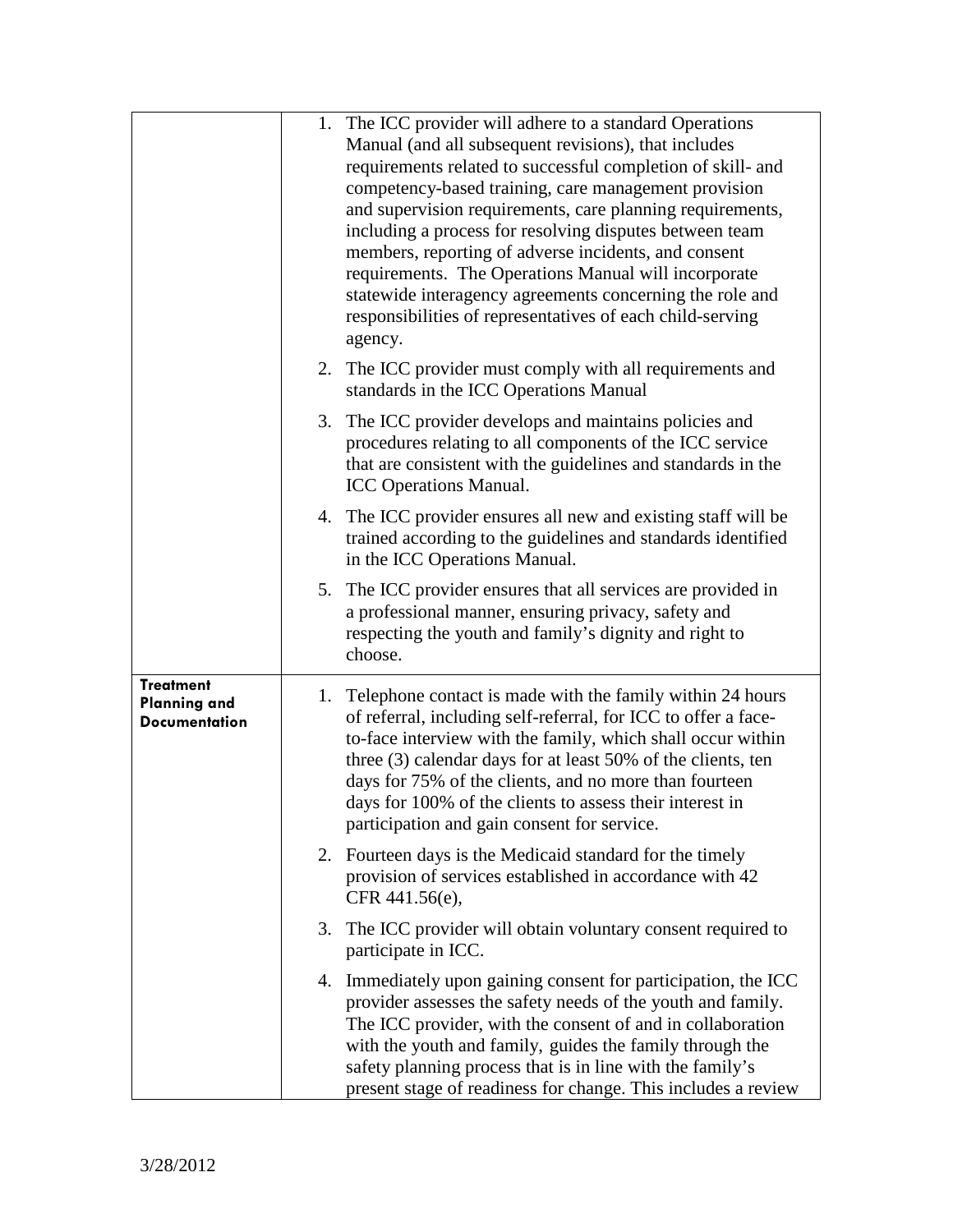and use of the set of Crisis Planning Tools (Safety Plan, Advance Communication to Treatment Providers, Supplements to Advance Communication and Safety Plan, Companion Guide for Providers on the Crisis Planning Tools for Families) where appropriate and in accordance with the Companion Guide for Providers. As the family chooses, the ICC provider engages existing service providers and/or other natural supports, as identified by the youth and family, to share in the development of the Safety plan (e.g., Care Planning Team, Mobile Crisis Intervention, outpatient provider, etc.). The Safety Plan is reflective of action the family believes may be beneficial. This may include, but is not limited to, the following:

- Contacts and resources of individuals identified by the family who will be most helpful to them in a crisis;
- Goal(s) of the plan as identified by the family;
- Action steps identified by the family
- An open-format (the second side of the Safety Plan) that the family can choose to use as needed.

If a youth already has an existing Safety Plan or set of Crisis Planning Tools, the ICC provider will utilize the Safety Plan or set of Crisis Planning Tools as they apply to the current situation and/or reassess their effectiveness. Where necessary, the ICC provider collaborates with the youth's parent/guardian/caregiver(s) and other provider(s), to build consensus for Safety Plan or Crisis Planning Tool revisions and to share them as directed by the family. The Safety Plan or set of Crisis Planning Tools will be confirmed and/or expanded as necessary at the first CPT meeting and subsequent meetings thereafter.

5. The care coordinator reassesses the safety needs of youth and family as clinically indicated. The care coordinator for each youth reviews and updates the Safety Plan or set of Crisis Planning Tools. The youth and family's CPT will review the Safety Plan or set of Crisis Planning Tools periodically during CPT meetings. The Safety Plan or set of Crisis Planning Tools is reviewed and updated as needed but at a minimum after an encounter with the ESP/Mobile Crisis Intervention Team staff and at the time of discharge from a 24-hour facility. With signed consent, the ICC provider ensures that, for each youth, a written copy of the current Safety Plan or set of Crisis Planning Tools is sent to and maintained by the local ESP/Mobile Crisis Intervention Team.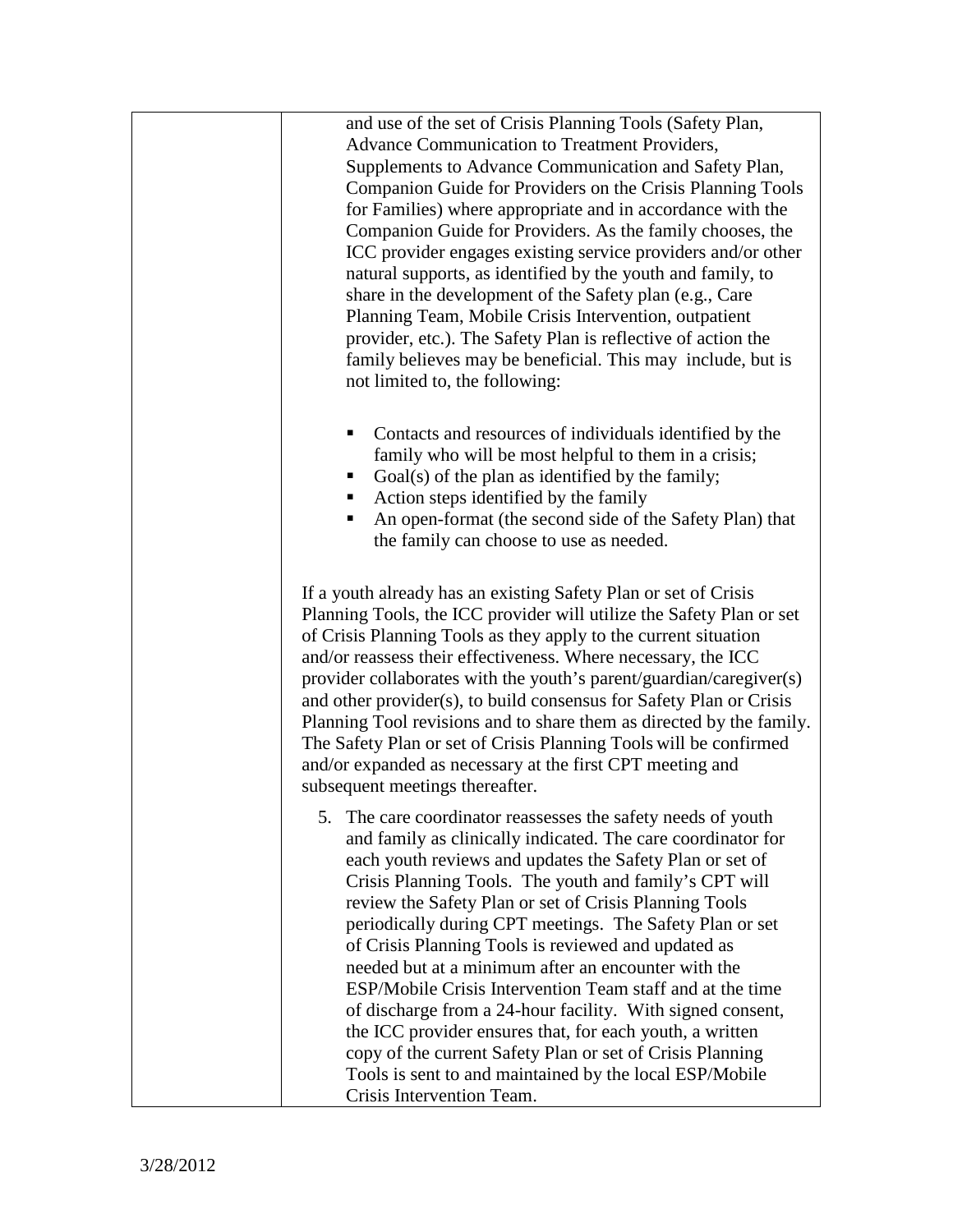| 6. The care coordinator completes a comprehensive, strength-<br>based assessment, consistent with Wraparound planning<br>process and fidelity measures, in the home unless the youth<br>and/or family choose another location. The comprehensive,<br>home-based (whenever permitted) assessment includes<br>interviews with the youth, parent/caregiver, family and other                                                                                                                                   |
|-------------------------------------------------------------------------------------------------------------------------------------------------------------------------------------------------------------------------------------------------------------------------------------------------------------------------------------------------------------------------------------------------------------------------------------------------------------------------------------------------------------|
| relevant persons, observations of the youth and the family,<br>and use of the age appropriate version of the Massachusetts<br>CANS within ten (10) calendar days of the date on which the<br>family consented to ICC.                                                                                                                                                                                                                                                                                       |
| 7. The care coordinator works with the family to determine<br>the composition of their CPT.                                                                                                                                                                                                                                                                                                                                                                                                                 |
| 8. The CPT identifies strategies to meet the needs of the<br>youth including the services the youth needs and<br>coordinates with the service plans of child serving<br>agencies. The CPT's determinations are incorporated into<br>the ICP. The CPT is responsible for assisting the youth to<br>access the needed medical, educational, social, and other<br>services identified in the ICP.                                                                                                              |
| 9. The CPT generally meets monthly, although for youth with<br>more complex and/or intense needs the CPT will meet<br>more frequently, and for youth with less complex and/or<br>intense needs, the CPT may meet less frequently, but no<br>less than quarterly. Each ICP must be reviewed at least<br>quarterly.                                                                                                                                                                                           |
| 10. The first CPT meeting and the development of the ICP<br>occur within 28 calendar days of consent to services. The<br>care coordinator, together with the CPT, develops a youth-<br>and family-centered ICP that specifies the goals and<br>actions to address medical, social, educational, therapeutic,<br>and other services that may be needed by the youth and<br>family. The ICP is subsequently revised at each CPT<br>meeting to reflect changes or progress made since the last<br>CPT meeting. |
| 11. The ICP document is completed and distributed to CPT<br>members within seven calendar days of the CPT meeting.                                                                                                                                                                                                                                                                                                                                                                                          |
| 12. The second CPT meeting is convened within 30 calendar<br>days of the first CPT meeting by the ICC care coordinator.                                                                                                                                                                                                                                                                                                                                                                                     |
| 13. The care coordinator, in consultation with the CPT<br>coordinates the implementation of the ICP, monitors the<br>ICP, and modifies the ICP as needed. The care coordinator<br>convenes the team as needed to reflect the changing needs<br>of the youth and family. The care coordinator and the                                                                                                                                                                                                        |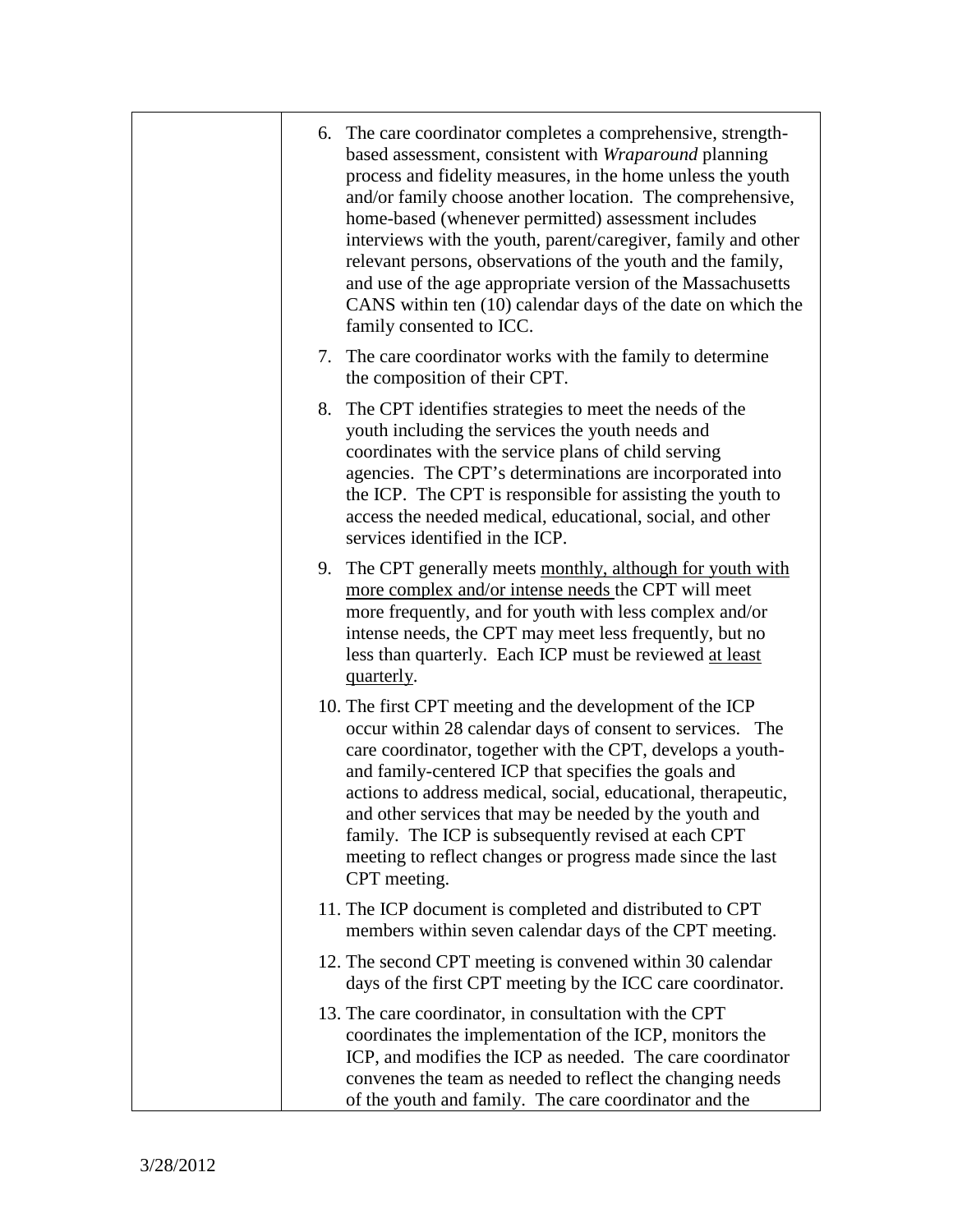| team perform such reviews and include whether services<br>are being provided in accordance with the ICP, whether the<br>services in the ICP are adequate, and whether there are<br>changes in the youth's needs or status, and if so, adjust the<br>ICP as necessary                                                                                                                                                                                                                                                                                                                                                                                                                                                                                                                                                                                                                                                                       |
|--------------------------------------------------------------------------------------------------------------------------------------------------------------------------------------------------------------------------------------------------------------------------------------------------------------------------------------------------------------------------------------------------------------------------------------------------------------------------------------------------------------------------------------------------------------------------------------------------------------------------------------------------------------------------------------------------------------------------------------------------------------------------------------------------------------------------------------------------------------------------------------------------------------------------------------------|
| 14. Depending on the complexity and intensity of the youth<br>and family's needs, the care coordinator, in collaboration<br>with the family and CPT, make a determination regarding<br>the frequency of face-to-face contact with the youth and<br>his/her family. Families presenting with higher intensity<br>and/or more complex needs are anticipated to have more<br>frequent meetings with their care coordinator than families<br>presenting with lower intensity and/or less complex needs.<br>The care coordinator documents the rationale for the<br>frequency of visits for each family, including any missed<br>visits and attempts to reschedule those visits in the youth's<br>medical record. Visits/contacts are necessary in order to<br>coordinate, communicate about, and monitor activities<br>related to goals and services identified in the ICP and in<br>order to assess and address changes in the child's needs. |
| 15. The care coordinator will maintain at minimum weekly<br>contact (telephonic or face-to-face) with the family of each<br>enrolled youth they support.                                                                                                                                                                                                                                                                                                                                                                                                                                                                                                                                                                                                                                                                                                                                                                                   |
| 16. When situations arise in which more than one MassHealth<br>Standard- or CommonHealth-enrolled youth in a family<br>requires ICC, the same care coordinator is assigned to<br>both/all youth in order to ensure that services are<br>coordinated and to minimize the number of individuals<br>with whom the family/guardian/caregiver needs to<br>communicate/work, unless the family/guardian/caregiver<br>specifically requests a different care coordinator for the<br>subsequently enrolled youth.                                                                                                                                                                                                                                                                                                                                                                                                                                  |
| 17. The ICC provider is available to provide support by phone<br>or staff on-call pager to the youth and the family 24 hours<br>a day, 365 days a year. During business hours (M-F, 8)<br>a.m. - 8 p.m.), the ICC provider provides phone and face-<br>to-face assessment of the need for ESP/Mobile Crisis<br>Intervention or emergency services and assistance with<br>access to such services, including mobilizing to the home<br>or community settings (e.g., school) to assess the youth's<br>needs and coordinate responses to emergency situations.<br>After hours (i.e., between 8 p.m. and 8 a.m. and on                                                                                                                                                                                                                                                                                                                         |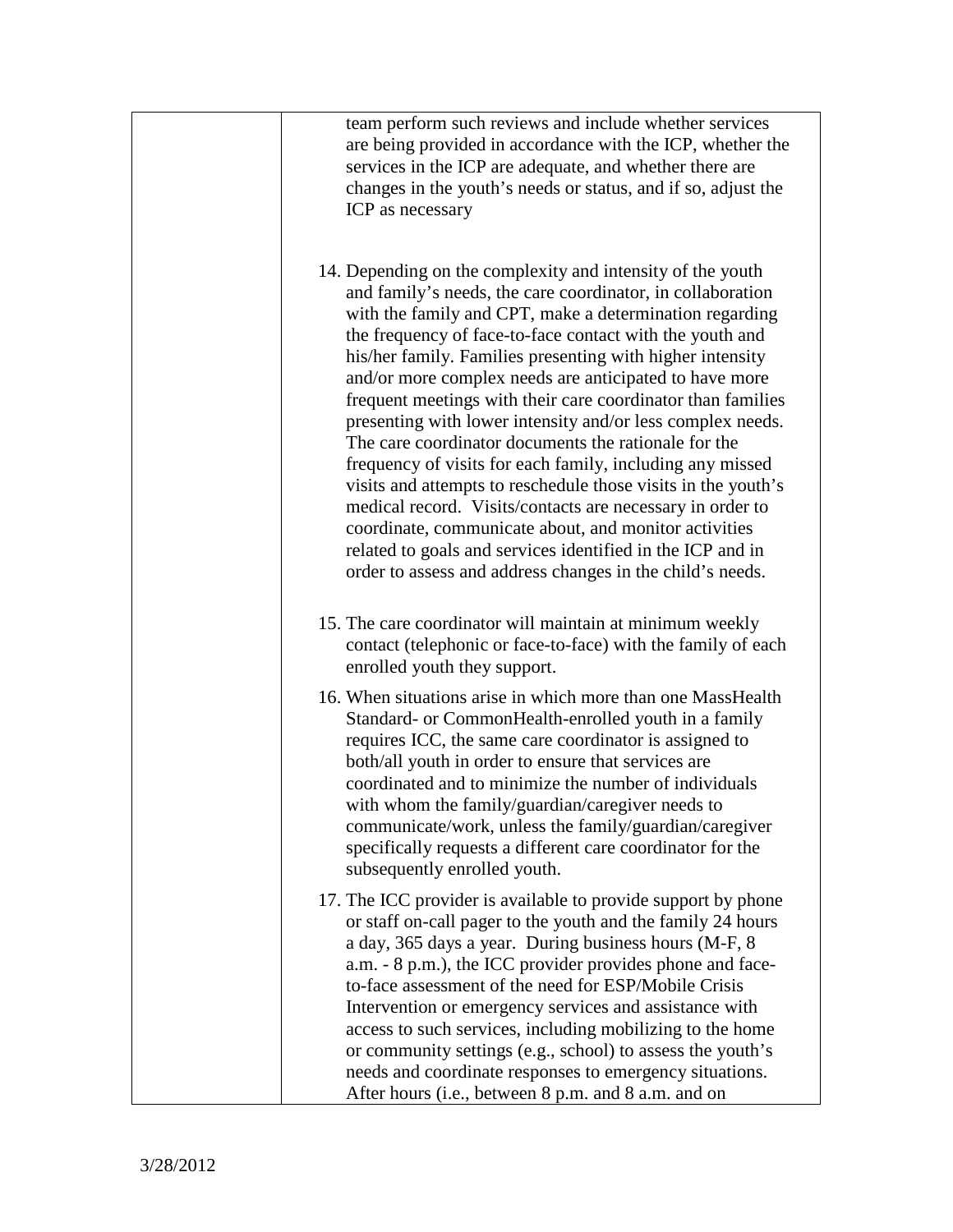|                                                                 | weekends), the ICC assesses the youth's need for crisis<br>services and provides crisis support by phone. If, based<br>upon the ICC's clinical assessment of the youth's needs,<br>Mobile Crisis Intervention is required, or in the event of an<br>emergency, the ICC provider shall engage the ESP/Mobile<br>Crisis Intervention. ICC providers shall remain actively<br>involved in monitoring and assessing the youth's need for<br>services during the course of Mobile Crisis Intervention.<br>An answering machine or answering service directing<br>callers to call 911 or the ESP, or to go to a hospital<br>emergency department (ED), is not acceptable.                                 |
|-----------------------------------------------------------------|-----------------------------------------------------------------------------------------------------------------------------------------------------------------------------------------------------------------------------------------------------------------------------------------------------------------------------------------------------------------------------------------------------------------------------------------------------------------------------------------------------------------------------------------------------------------------------------------------------------------------------------------------------------------------------------------------------|
| <b>Discharge</b><br><b>Planning and</b><br><b>Documentation</b> | 1. The duration of ICC services is dependent on the youth<br>continuing to meet medical necessity criteria for this<br>service including an assessment by the CPT that ICC is<br>continuing to support progress towards meeting the<br>identified goals and the youth's age.                                                                                                                                                                                                                                                                                                                                                                                                                        |
|                                                                 | 2. Prior to discharge from ICC, a CPT meeting is<br>convened to develop an aftercare/transition plan for the<br>family. The ICC conducts an assessment that utilizes<br>the CANS to assist in identifying the youth's strengths<br>and needs and making appropriate level of care<br>recommendations. The aftercare/transition plan<br>includes at a minimum:                                                                                                                                                                                                                                                                                                                                       |
|                                                                 | a) documentation of ongoing strategies, supports, and<br>resources to assist the child/adolescent and family<br>in sustaining gains;<br>b) identification of the child/adolescent's needs<br>according to life domains;<br>c) a list of services that are in place post-discharge<br>and providers arranged to deliver each service;<br>d) a list of prescribed medications, dosages, and<br>possible side effects; and<br>e) treatment/care recommendations consistent with<br>the service plan of the relevant state agency for<br>children/adolescents who are also DMH clients or<br>children/adolescents in the care and/or custody of<br>DCF, and for DDS, DYS, and uninsured DMH<br>clients. |
|                                                                 | 3. Prior to discharge, with consent, the care coordinator,<br>in conjunction with the youth, family members,<br>significant others, and all providers of care, develop an<br>updated Safety Plan or set of Crisis Planning Tools.<br>The purpose of the Safety Plan is to strengthen bridges                                                                                                                                                                                                                                                                                                                                                                                                        |